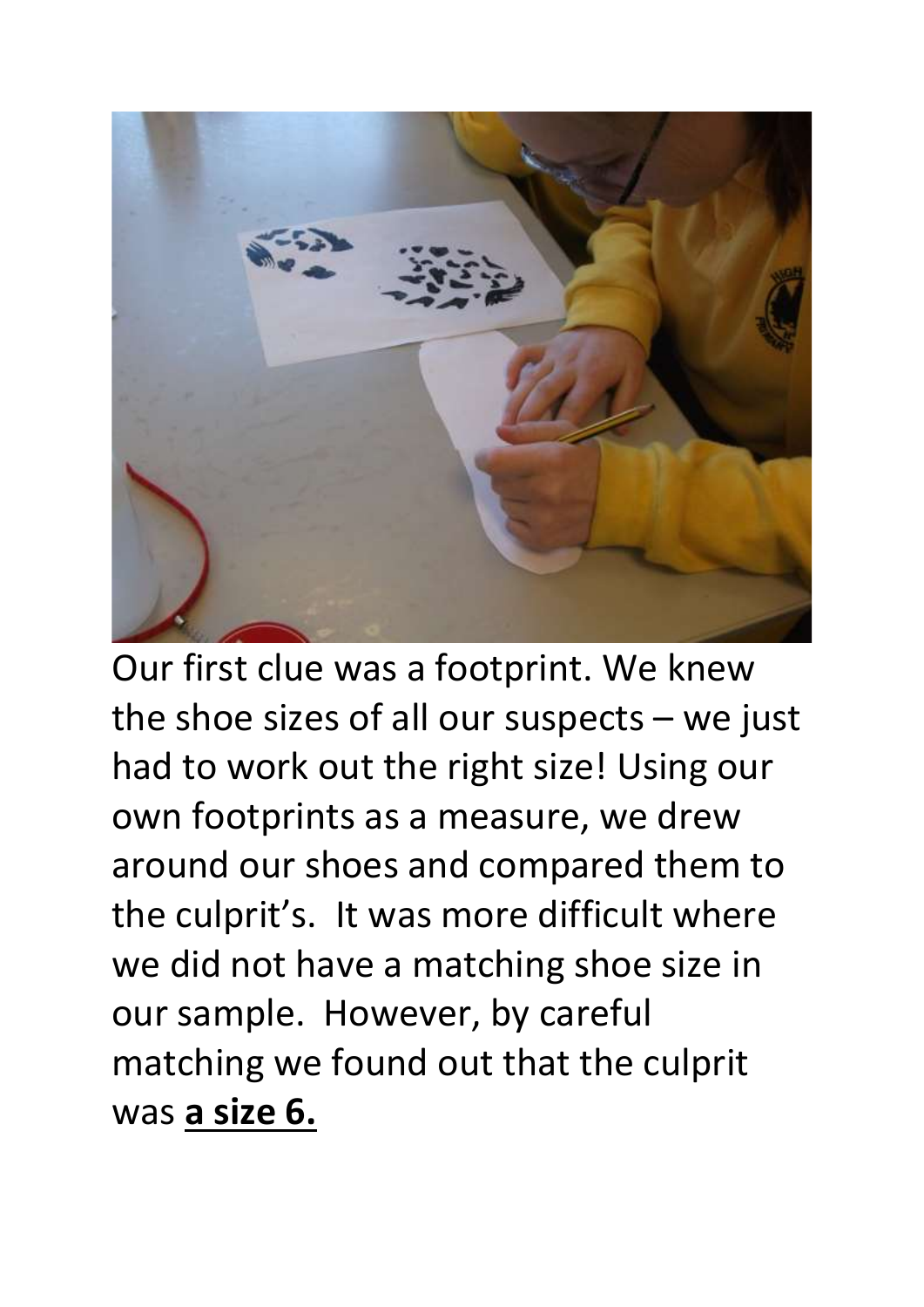

Our second clue was that a white powder was found at the scene, that would FIZZ when combined with vinegar. We had a sample size of four powders to test. Using a spatula, we carefully put some of each powder into separate test tubes. We used a syringe to add a small amount of vinegar to each test tube. The only powder that fizzed was **D**; the guilty party therefore must have worked with **powder D.**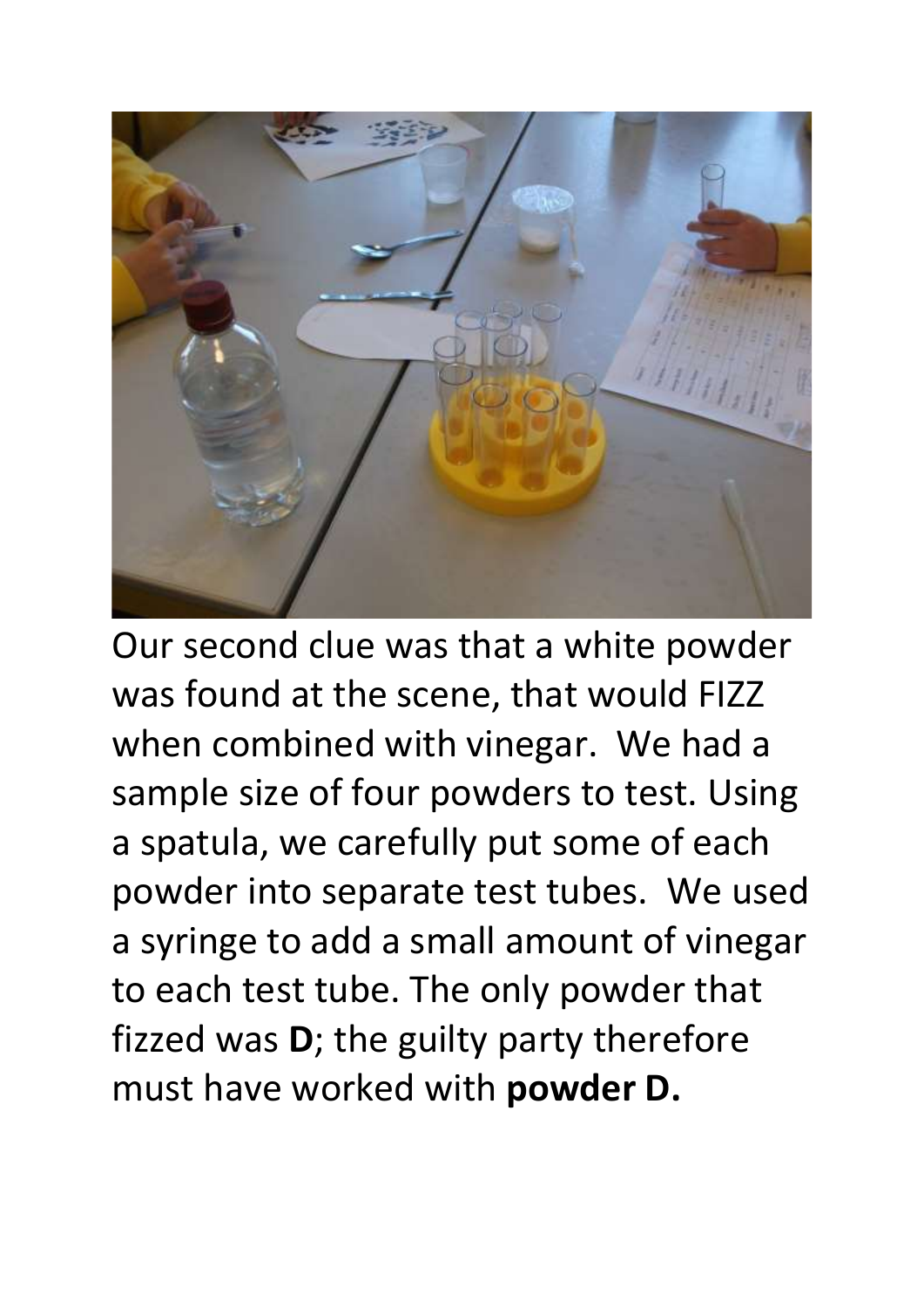

A note had been left at the crime scene. By using chromatography we investigated the four possible pens that had been used to see how their colours separated when mixed with water. We then compared these to the note and discovered that they matched **pen 1**; this pen therefore must have belonged to the culprit.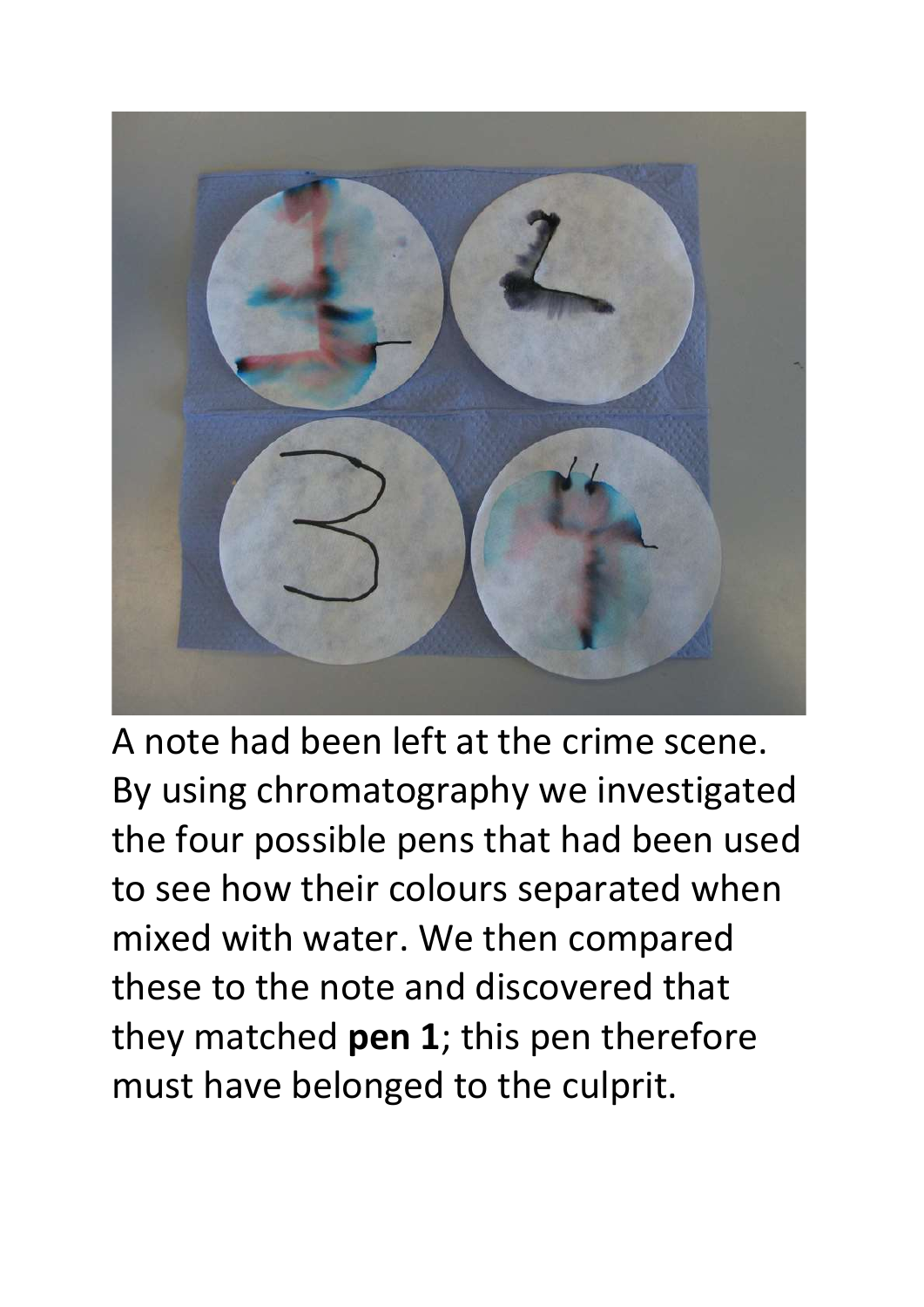

Our final clue was a finger print left on the safe. We had to take our own fingerprints to eliminate us from the list of possible suspects. We then looked at the culprit's fingerprint and matched it to the **loop fingerprint type.**

Out of our eight possible culprits, only ONE matched the following criteria:

- Size 6 shoe
- Worked with powder D
- Used Pen 1